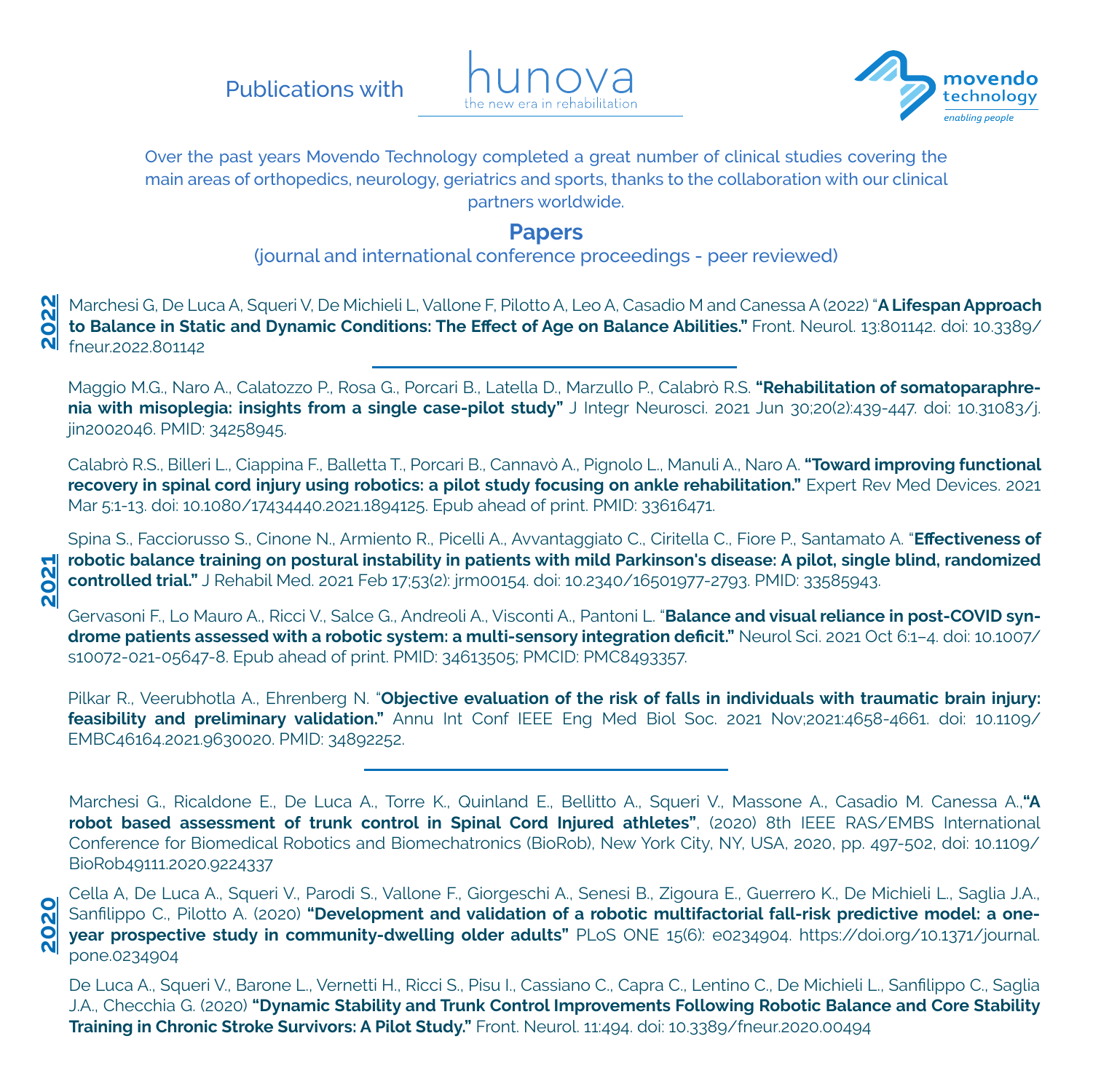Cella A., De Luca A., Squeri V., Parodi S., Puntoni M., Vallone F., Giorgeschi A., Garofalo V., Zigoura E., Senesi B., De Michieli L., Saglia J.A., Sanfilippo C., Pilotto A. (2019) **"Robotic Balance Assessment in Community-Dwelling Older People with Different Grades of Impairment of Physical Performance."** Aging Clinical and Experimental Research.

Marchesi G., Casadio M., Ballardini G., De Luca A., Squeri V., Vallone F., Giorgini C., Crea P., Pilotto A., Sanfilippo C., Saglia J.A., Canessa A. (2019) **"Robot-Based Assessment of Sitting and Standing Balance: Preliminary Results in Parkinson's Disease."** Pp. 570–76 in 2019 IEEE 16th International Conference on Rehabilitation Robotics (ICORR). **2019**

Saglia J. A., De Luca A., Squeri V., Ciaccia L., Sanfilippo C., Ungaro S., De Michieli L. (2019) **"Design and Development of a Novel Core, Balance and Lower Limb Rehabilitation Robot: Hunova®."** Pp. 417–22 in 2019 IEEE 16th International Conference on Rehabilitation Robotics (ICORR).

## **Conferences**

Podda J., Tacchino A., De Luca A., Squeri V., Pedullà L., Bellosta A., Monti Bragadin M., Rogina G., Vitiello A., Rinaldi S., Isolabella L., Tortorolo A., Addeo S., Battaglia M.A., Konrad G., Brichetto G. **"Testing balance in MS: A correlation study between data from traditional computerized dynamic posturography and the robot hunova."** 26th Annual RIMS Conference 2021 – Digital edition, 26-27 November 2021.

Veerubhotla A., Ehrenberg N., Ibironke O., Pilkar R. **"Objective Evaluation of Risk of Falls in Individuals with Chronic Stroke:**  2021 **Feasibility Study."** Archives of Physical Medicine and Rehabilitation 2021, Volume 102, Issue 10, Page e101. ISSN 0003- 9993.

De Luca A., Cella A., Squeri V., Vallone F., Pilotto A. **"Silver Index: a new tool to predict and treat the risk of falls in elderly subjects."** 36ème congrès de la Société Française de Médecine Physique et Réadaptation, 14 - 16 octobre 2021, Lille, France.

Gervasoni F., Ricci V., Agostini A., Arrigo M., Salce G., Romano Bernardini L., Lo Mauro A., Andreoli A. **"Metacovid-19. Clinical and robotic assessment of neuromuscular symptoms in post covid syndrome."** 36ème congrès de la Société Française de Médecine Physique et Réadaptation, 14 - 16 octobre 2021, Lille, France.

Marchesi G., Pinna G., Bellitto A., Canessa A., De Luca A., Saglia J.A., Sanfilippo C., Squeri V., Casadio M. **"A robot-based evaluate on of the volitional component of pelvis and trunk control."** ISEK XXIII Virtual congress (July 12-14, 2020).

**2020**

5  $\overline{\mathsf{N}}$  Marchesi, G., Bellitto, A., Ricaldone, E., De Luca, A., Sanfilippo, C., Torre, K., Quinland, E., Saglia, J., Squeri, V., Massone, A. and Casadio, M., 2020, October. **"Evaluation of Balance Abilities in Expert Paralympic Athletes with Lower Limb Amputation."** In International Conference on NeuroRehabilitation (pp. 213-217). Springer, Cham.

Marchesi G., Canessa A., De Luca A., De Michieli L., Pilotto A., Vallone F., Cella A., Spinelli M., Leo A., Sanfilippo C., Squeri V., Saglia J.A., Casadio M. **"Robot-based static and dynamic balance assessments for planning age-tailored training protocol."** 49th Annual Meeting of the Society for Neuroscience (Chicago, October 19-23, 2019). **2019 2018 2021**

Cella A., Squeri V., De Luca A., Zigoura E., Vallone F., Senesi B., Giorgeschi A., Quispe Guerrero KL., Garofalo V., De Michieli L., Saglia J.A., Sanfilippo C., Pilotto A. **"Balance robotic evaluation with hunova in older people: correlation with Short Physical Performance Battery (SPPB)."** 14th EUGSM International Congress of the European Geriatric Medicine Society, Berlin October 10-12, 2018.

Cannaviello G., Lorenzon C., Giovanzana C., Colombo M., Gaffuri M., Guanziroli E., Molteni F. **"Valutazione dell'equilibrio statico e dinamico con piattaforma robotizzata Hunova post ictus."** XLVI Congresso Nazionale SIMFER, Ancona 20-23 settembre 2018.